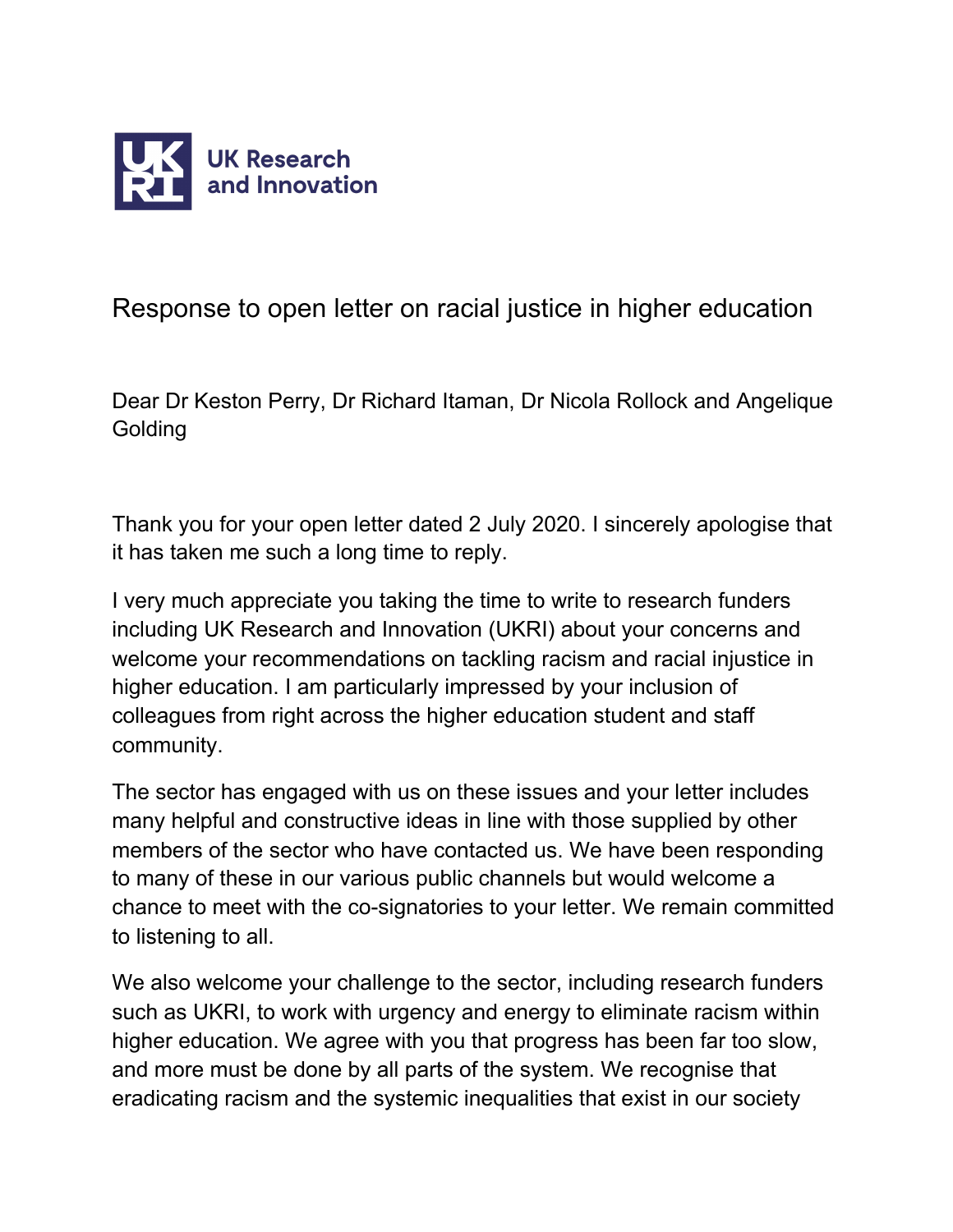and within the research and innovation system cannot simply be solved by writing a statement. We want to steward a research and innovation system that values the contributions of all and recognises that a diversity of ideas, opinions, knowledge and experiences enrich our work, support creativity and effective problem solving and strengthen our knowledge economy.

It is imperative to foster a research and innovation culture that brings together a diversity of talent in an environment where difference is welcomed and valued, and disagreement triggers engaged and inclusive discussion. We must create a research and innovation system where everyone is treated with dignity and respect and has the opportunity to contribute and to flourish. We have recently published [examples](https://www.ukri.org/our-work/supporting-healthy-research-and-innovation-culture/equality-diversity-and-inclusion/addressing-under-representation-and-active-participation/) of our programme of work to increase [participation](https://www.ukri.org/our-work/supporting-healthy-research-and-innovation-culture/equality-diversity-and-inclusion/addressing-under-representation-and-active-participation/) and address [under-representation.](https://www.ukri.org/our-work/supporting-healthy-research-and-innovation-culture/equality-diversity-and-inclusion/addressing-under-representation-and-active-participation/) We are committed to working with our partners to make this a reality.

You have raised some specific points, which I pick up on below.

## **Culture and understanding**

You propose that committees, boards and advisory groups set up to address racism be led by those with first-hand experience. We agree that people with lived experience are central to addressing these issues.

To improve our own diversity and culture within UKRI we have taken steps to increase diversity in our own recruitment pipelines, ensuring that we bring diverse voices into our own governance and accountability structures.

In addition, we recognise the importance of close and deep engagement with our community and stakeholders, including the wider public, beyond participation in committees. For example, we have worked in partnership with Black, Asian and Minority Ethnic researchers in the scoping and design of recent funding opportunities, including those to understand the disproportionate social, cultural and economic effects of COVID in Black, Asian, and Minority Ethnic communities, and the celebration of classical composers from diverse ethnic backgrounds.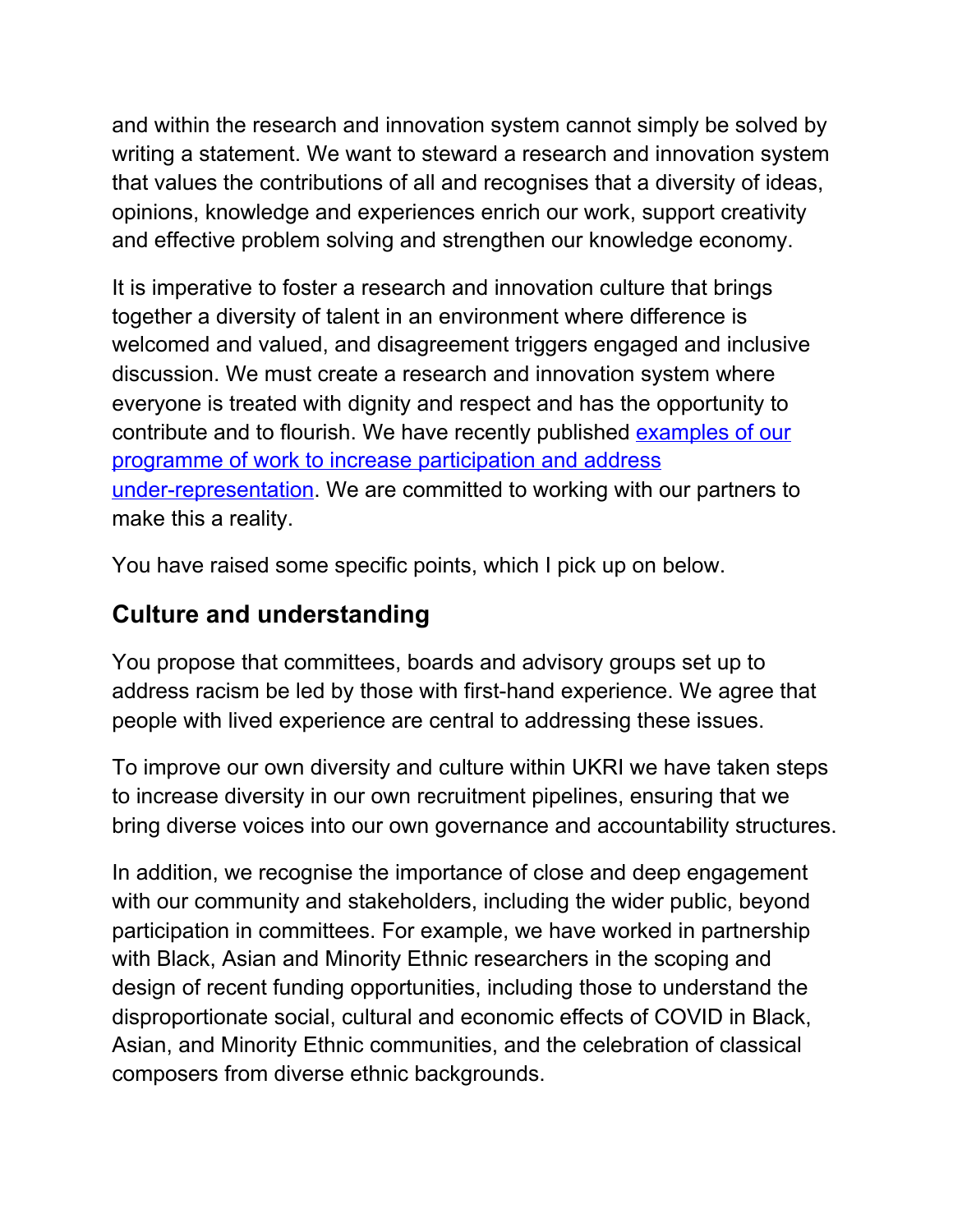As we increase participation, depth and reach across the sector, we are cognisant of the need to do so in a way that does not cause adverse effects or over-burden any one group to address the problem. We are working to pilot changes in our engagement approaches and are developing plans for race equality summits, to be held across the UK in partnership with regional hosts. We expect to publish more information about these events in early 2021 and will share this with you and others who have engaged directly with us on issues of racial inequalities.

We will also continue to engage in ongoing conversations with UK and international partners as we recognise that we need to work with others to drive change, at scale, and to share good practice, innovative solutions and novel ideas.

## **Transparency**

We welcome your recommendation that funding bodies make public the number of applicants for awards and grants by ethnic group.

We recently published [harmonised](http://ukri-020920-diversityresultsforukrifundingdata2014-19.pdf/) diversity data for all seven UKRI disciplinary research councils covering the period from 2014-15 to 2018-19. This publication also included new, previously unpublished data on award values and has been made available in a range of formats to facilitate access and analysis. We added to this information in December 2020 by providing detailed [analysis](https://www.ukri.org/wp-content/uploads/2020/12/UKRI-15122020-DetailedEthnicityAnalysisOfFundingApplicantsAndAwardees2014-15to2018-19.pdf) of our funding portfolio across and within ethnic [groups.](https://www.ukri.org/wp-content/uploads/2020/12/UKRI-15122020-DetailedEthnicityAnalysisOfFundingApplicantsAndAwardees2014-15to2018-19.pdf) We continue to analyse our data and provide the sector with more information about our funding portfolio. Next will be releases that contain intersectional and call level analysis.

High quality data are essential to understanding inequalities in the research and innovation system. We are continuously reviewing and improving transparency within our funding processes and systems, monitoring and analysing who has applied for funding, and who has received it. We continue to develop our data capabilities to understand whom we fund and how we fund.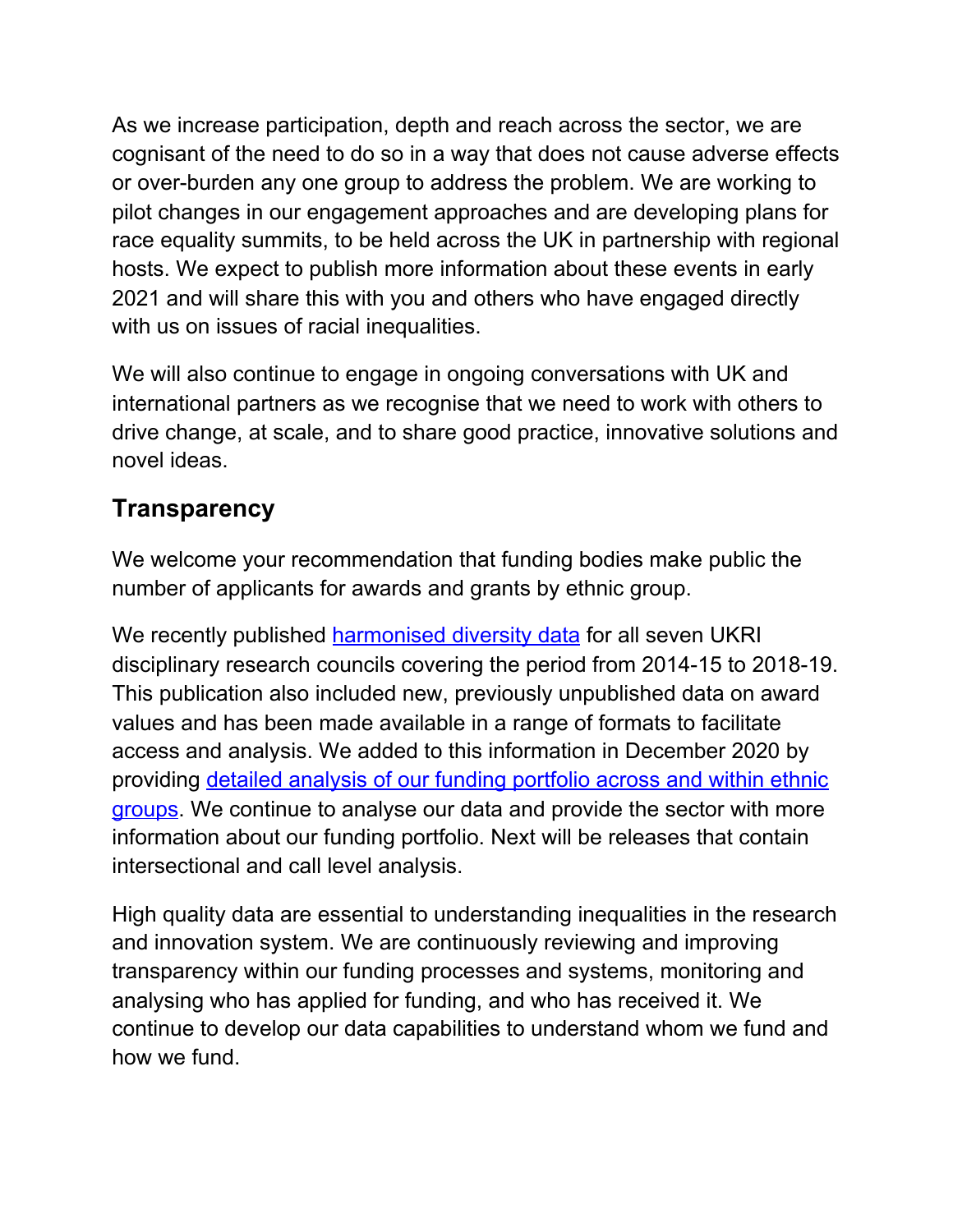However, we want to acknowledge that, contrary to our normal practice, it is with regret that EDI data were not collected at the point of application for our recent rapid response call to address the COVID-19 pandemic, which we implemented using a greatly simplified application process in order to facilitate rapid deployment of funds. The data on awardees has been collected retrospectively for COVID-19 calls, and we have been collecting EDI data for all rapid response COVID applications since 31 July, in line with our standard practice. We are reviewing and considering the lessons learned to inform our ways of working and improving our responses to the challenges facing our system in recovering and building back from the impact of COVID-19.

You recommended that funders introduce specific criteria for institutions applying for grants concerning how they are promoting racial justice. This is something that our current processes and policies support. For example, within our funding terms and conditions, we include the expectation that the recipient institution should ensure that EDI is considered and supported in line with the Equality Act 2010. Positive action – taking steps to promote positive attitudes and practices that enhance race equality – is covered by the Equality Act 2010 and can be used to promote racial justice. In addition, our funding terms and conditions can be used in different ways to support EDI. For example, we included a specific requirement in our recent COVID-19 costed extension policy to ensure research organisations both maintain the balance of their 2020/21 grant funding by protected characteristics, and mitigate for disadvantages incurred through the pandemic to protected groups.

Our overall approach is to reshape the system so that it genuinely supports, promotes, and recognises the importance of diversity – whether that takes the form of diverse teams, ideas, projects, places or people. As part of this commitment, we have been reviewing our policies. As we undertake work to streamline and simplify our [processes,](https://www.ukri.org/news/ukri-reducing-unnecessary-bureaucracy/) embedding good practice in equality, diversity and inclusion remains critical to supporting our commitments to address inequalities, challenges and issues, and drive transparency and accountability. Providing accessible data and information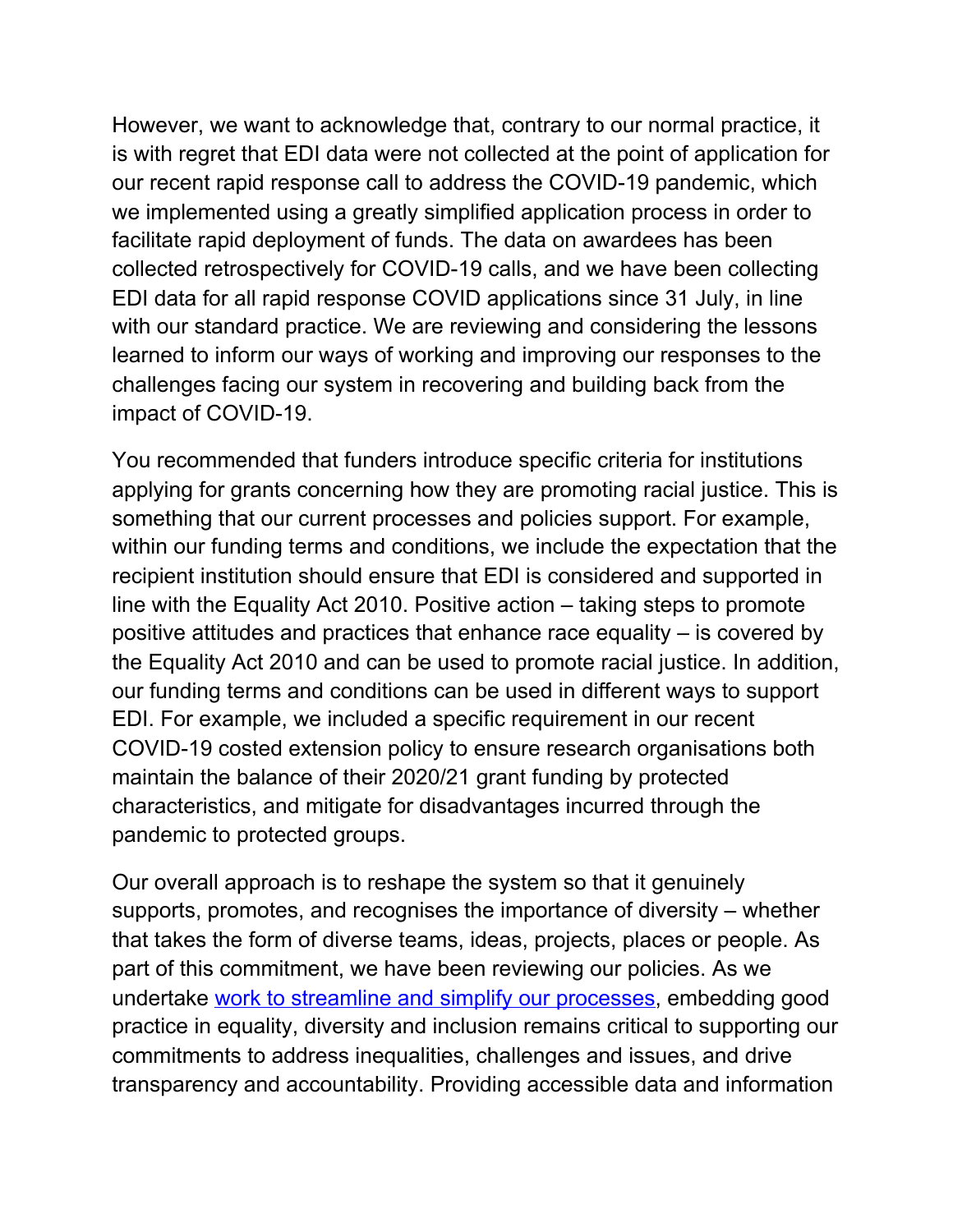on our decision-making facilitates analysis and insight for our sector. It also ensures we are subject to constructive external scrutiny which will support us and the wider sector as we seek to drive transformative change.

More generally, we are reviewing our peer review processes and ensuring that we embed best practice with respect to EDI. We have already recently committed to introducing a standardised narrative CV format for our grant applications that allows applicants to evidence their contributions in a wider range of ways, supporting and valuing diverse contributions.

## **Working with our workforce**

Your letter recommends that funding bodies scrutinise the ethnic profile of their own work force and be explicit in how their employment practice advances racial justice. As an employer of 7,500 people we are committed to promoting racial justice in our organisation and are creating frameworks to review our own employment structures, processes and systems.

Following our Black Lives Matter statement in June 2020, we have held a series of events internally over the summer to reflect on what our Black Lives Matter statement means for our staff, for our UKRI community, the work we do and how we do it. These workshops were led by external facilitators and have been attended by around 1,000 employees. We are committed to continuing this programme of meaningful conversations with staff about anti-racism and supporting staff-led activities to further this agenda.

We published our 2019 [Gender](https://www.ukri.org/files/about/policy/edi/gender-pay-gap-report-2019/) Pay Gap report in June 2020, which commits us to conducting a published equal pay audit that includes ethnicity. We will conduct more detailed analysis of the data during 2021, which will include analyses addressed at understanding ethnicity and intersectional pay gaps. We are taking action to attract a broad range of people into roles across UKRI. For example, we are working with specialist recruitment agencies, inviting interest from Black, Asian and minority ethnic applicants and tracking conversion rates. We are developing a set of monetary and non-monetary benefits provided to our employees in